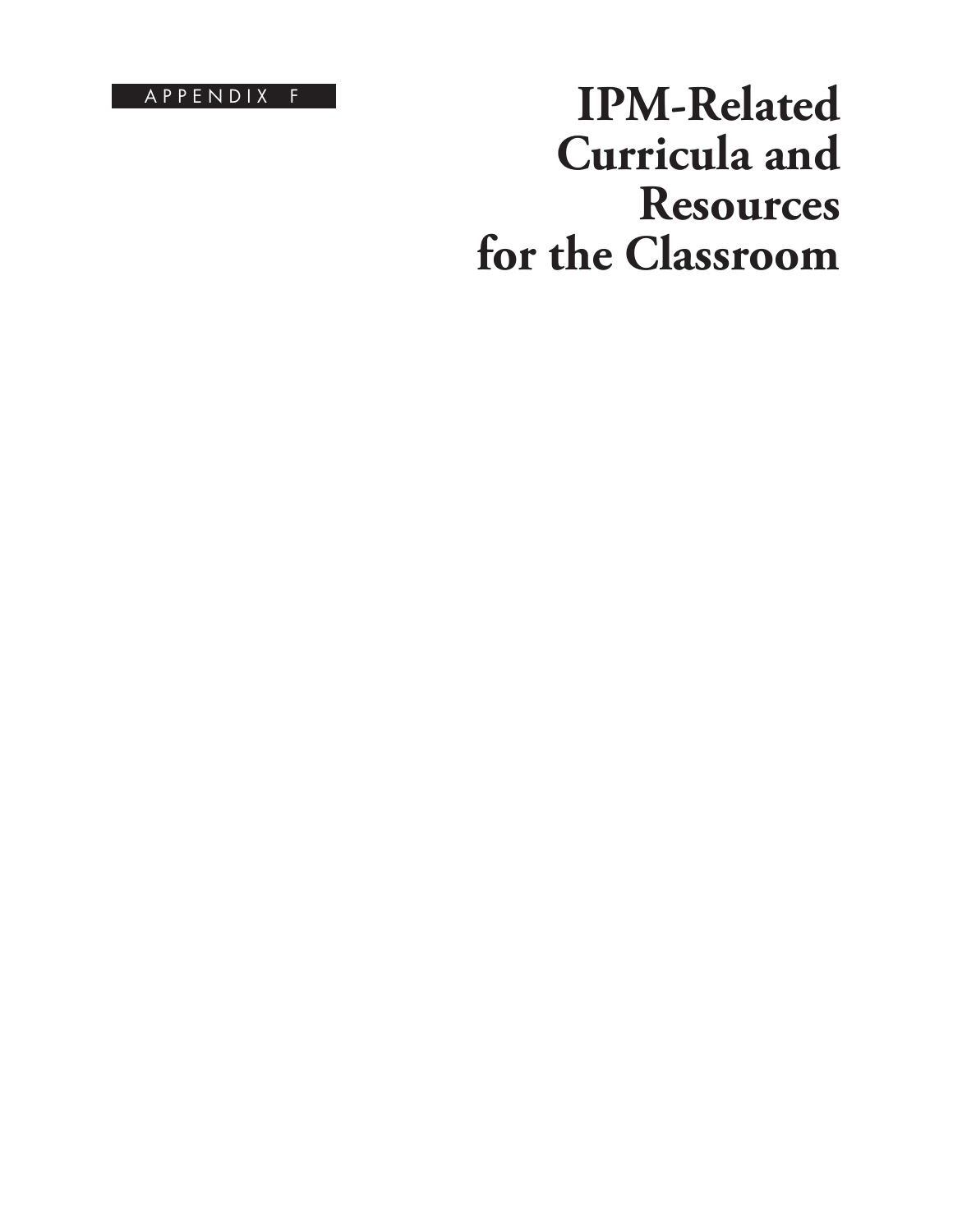## **IPM-Related Curricula and Resources for the Classroom**

## **BugPlay**

For grades K through 3. Hands-on experiences with harmless insects help students develop an appreciation for these amazing creatures. Lessons, with accompanying music cassette, include the use of poems, songs, and drawings. Item is no longer available from Addison Wesley Publishing Co. but may be found by searching for ISBN 0201215403.

#### **Environmental Health Science Education (National Institute of Environmental Health Sciences—National Institutes of Health Curricular Material)**

Provides educators, students, and scientists with easy access to reliable tools, resources and classroom materials. [<http://www.niehs.nih.gov/health/scied>](https://www.niehs.nih.gov/health/scied/)

## **Information for Kids, Students, and Teachers (United States Environmental Protection Agency (U.S. EPA) Office of Pesticide Programs)**

This Web site contains many pesticide and bug related activities including pesticide safety bingo, a roach prevention activity Web site for kids, a backyard pest patrol activity book, and ways of learning about IPM around the home. <<https://www.epa.gov/pesticides>>

## **IPM Curricula Teacher Resources (Clemson University)**

IPM curriculum ranging from grades 2 through 7. [<https://www.clemson.edu/cafls/research/ipm/>](https://www.clemson.edu/cafls/research/ipm/)

## **IPM Curriculum for Grades 9-12 (Bio-Integral Resource Center)**

A 200-page book including IPM basics such as monitoring, least-toxic control, insect profiles, study programs, case studies, lab experiments, resource list, and glossary. Designed to be part of a science, chemistry, or biology course with an emphasis on agricultural, horticultural, and garden pests. [<http://www.birc.org/pubrep.htm>](http://www.birc.org/pubrep.htm)

## **IPM for Teachers Curriculum (Penn State University IPM Program)**

An annual IPM for Teachers summer course is taught at Penn State University Park campus to help teachers learn IPM principles and how to incorporate IPM into their school curriculum. A course packet, including many IPM lessons plans to use in the classroom, is available. [<https://extension.psu.edu/pests-and-diseases/pest-management-and-education>](https://extension.psu.edu/pests-and-diseases/pest-management-and-education)

#### **K-12 Recommended Insect-Related Resources (Iowa State University Department of Entomology)**

Contains lesson plans, image galleries, and other insect-related resources for the K-12 level. [<http://www.ent.iastate.edu/list/directory/158/vid/5>](https://extension.psu.edu/pests-and-diseases/pest-management-and-education)

## **Legacy of a Pest (Illinois Natural History Survey)**

A science, technology, and social studies curriculum guide for understanding and dealing with pest problems. There are over 50 teacher-tested activities dealing with the gypsy moth problem, its life cycle, IPM control strategies, and more. 243 pp.

Available from: Illinois Natural History Survey, 1816 South Oak Street, Champaign, IL 61820 or call (217) 333-6880. [<http://www.inhs.uiuc.edu/resources/howtoorder.html>](https://www.inhs.illinois.edu/resources/inhspublications/)